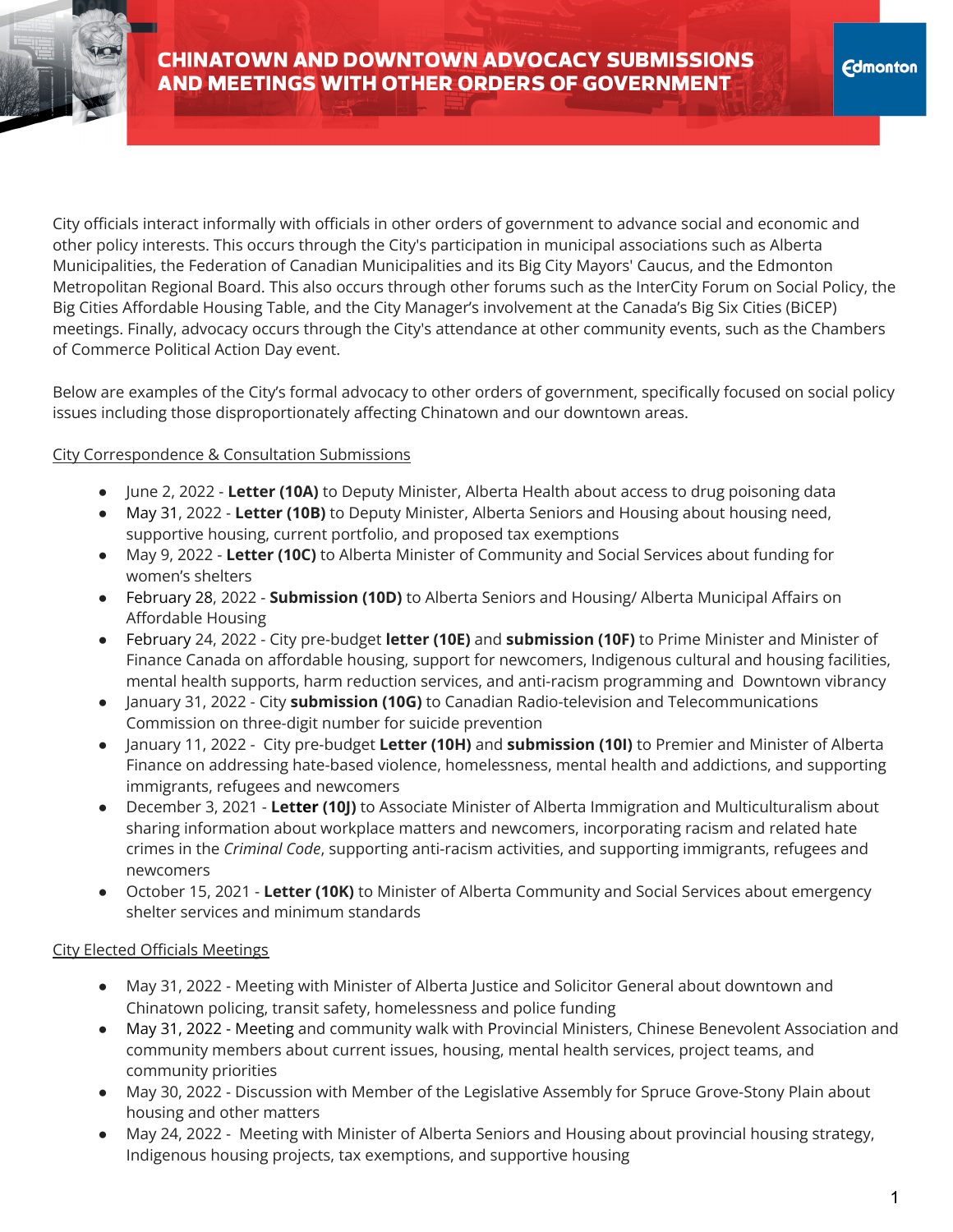- May 24, 2022 Meeting with Member of Parliament, Edmonton Griesbach about affordable housing, reconciliation, drug poisonings and other matters
- April 25, 2022 Discussion with Minister of Alberta Health about housing and other matters
- April 20, 2022 Meeting with Minister of Alberta Community and Social Services about the Homelessness Task Force
- April 11, 2022 Meeting with Prime Minister about federal budget, particularly homelessness, affordable housing, and downtown revitalization
- March 30 Discussion with Minister of Alberta Culture about housing and other matters
- March 22, 2022 Meeting with Minister of Alberta Community and Social Services about supportive housing, drug poisonings, homelessness, and minimum shelter standards
- March 21, 2022 Discussion with Member of the Legislative Assembly for Spruce Grove-Stony Plain about housing and other matters
- March 10, 2022 Discussion with Minister of Transportation about housing and other matters
- February 24, 2022 Discussion with Minister of Seniors and Housing about housing and other matters
- February 18, 2022 Discussion with Minister of Municipal Affairs about housing and other matters
- February 11, 2022 Meeting with Member of Parliament, Edmonton Riverbend about the city's social and economic priorities and other matters
- February 8, 2022 Discussion with Premier about housing and other matters
- February 8, 2022 Discussion with Minister of Municipal Affairs on housing and other matters
- January 29, 2022 Meeting with Member of the Legislative Assembly for Edmonton-North West about drug poisoning, recovery funding, downtown revitalization, homelessness/housing and other matters
- January 27, 2022 Meeting with Minister of Alberta Indigenous Relations about Indigenous-led housing and shelter solutions, street worker outreach, community awareness initiatives for Missing and Murdered Indigenous Women and Girls, and an Indigenous cultural and wellness centre
- January 26, 2022 Discussion with Minister of Alberta Finance about housing and other matters
- January 21, 2022 Discussion with Member of the Legislative Assembly for Spruce Grove-Stony Plain about housing and other matters
- January 20, 2022 Discussion with Minister of Municipal Affairs about housing and other matters
- January 18, 2022 Discussion with Premier about housing and other matters
- January 11, 2022 Meeting with Minister of Health Canada about drug poisonings, mental health, care for seniors and other matters
- January 11, 2022 Discussion with Associate Minister of Red Tape Reduction about housing and other matters
- January 11, 2022 Meeting with Minister of Alberta Justice and Solicitor General about Downtown vibrancy, policing, housing/homelessness, and other matters
- December 16, 2021 Meeting with Minister of Alberta Justice and Solicitor General about policing, anti-racism initiatives and other matters
- November 25, 2021 Meeting with Minister of Alberta Immigration and Multiculturalism about immigrant settlement and anti-racism initiatives
- November 24, 2021 Discussion with Premier about housing and other matters
- November 22, 2021 Meeting with Minister of Alberta Mental Health & Addictions on drug poisonings, community funding, mental health/suicide prevention programs, housing and homelessness
- November 22, 2021 Discussion with Minister of Municipal Affairs about housing and other matters
- November 18, 2021 Meeting with several local Members of the Legislative Assembly about downtown revitalization and housing
- November 16, 2021 Meeting with Minister of Alberta Jobs, Economy and Innovation on economic recovery, downtown vibrancy, homelessness and other matters
- November 15, 2021 Meeting with Minister of Alberta Community and Social Services about winter emergency response, supportive housing, and minimum shelter standards
- November 3, 2021 Meeting with Premier about housing and homelessness, winter emergency response, minimum shelter standards, supportive housing, drug poisoning, anti-racism and other matters

Below are examples of recent meetings and engagements with the Downtown and Chinatown community: